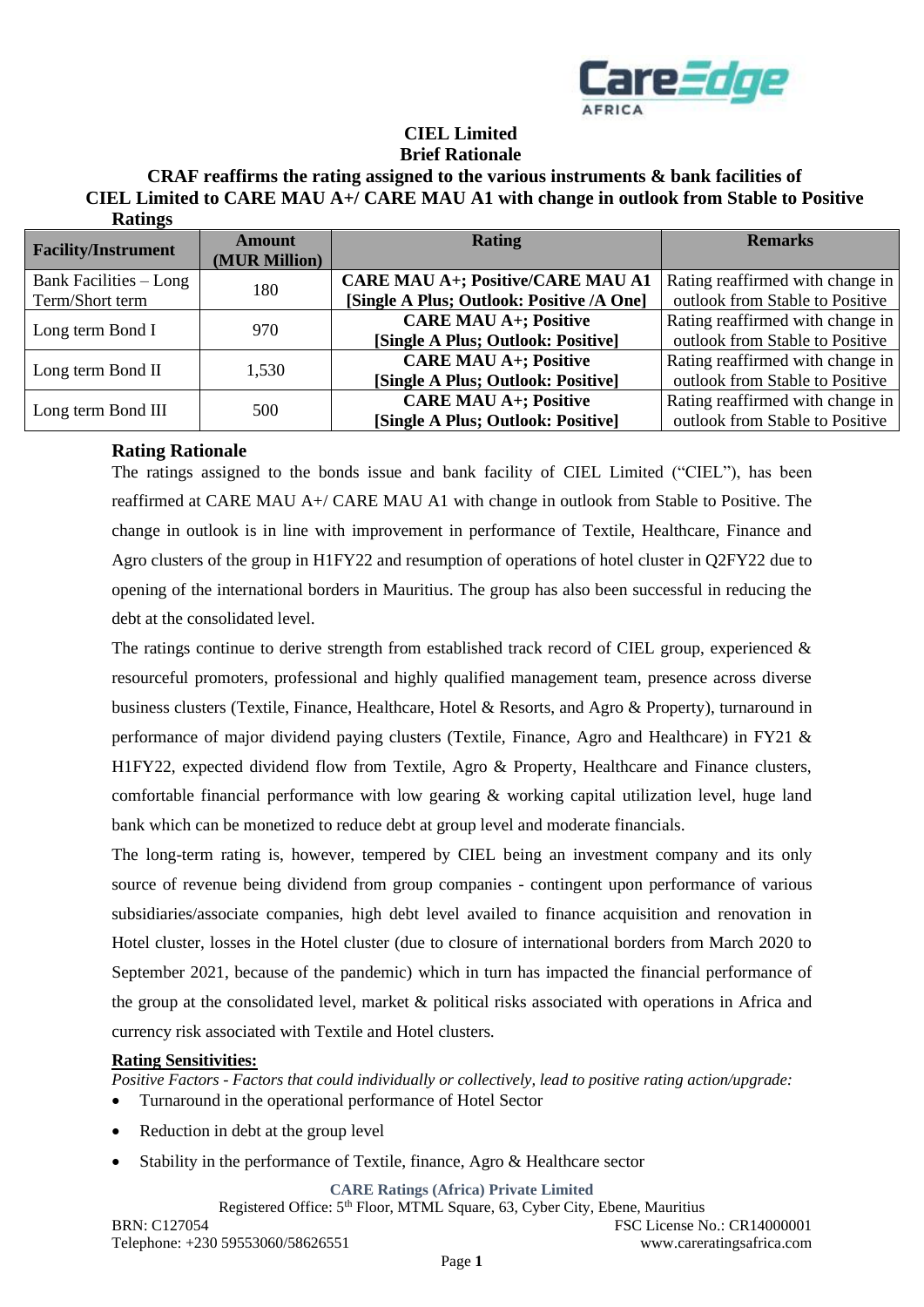

*Negative Factors - Factors that could, individually or collectively, lead to negative rating action/downgrade:*

- Dip in performance in Hotel Sector, Textile & Healthcare sector
- Any new debt funded acquisition
- Higher than projected debt level and lower than projected profitability at Consolidated level.

## **BACKGROUND**

CIEL Limited (CIEL), an investment & holding company of CIEL group, is controlled and managed by the siblings of Mr. Adrien Dalais (holding more than 30% stake). CIEL is one of the largest industrial and investment groups based in Mauritius with operations in African and Asian countries. Apart from Mauritius, the CIEL group clusters are present in Tanzania and Kenya through the agricultural industry, Uganda and Nigeria through the healthcare sector, Kenya, Seychelles, Madagascar & Botswana through the finance industry and Madagascar, India and Bangladesh through the textile industry.

CIEL derives its revenue as dividend from the various group companies engaged in Textile, Finance, Hotel & Resorts, Healthcare and Agro & Property sector. CIEL group earned total revenue of MUR 18 billion in FY21 (MUR 21 billion in FY20). CIEL Textile is the major cash generating cluster of CIEL group. Major companies of the group are:

| Name of the company                       | <b>Sector</b>    | Rating                        |
|-------------------------------------------|------------------|-------------------------------|
| C-Care (Mauritius) Ltd                    | Healthcare       | CARE MAU A+; Stable/A1+       |
| <b>Bank One</b>                           | Bank             | CARE MAU $A+$ (IS); Negative  |
| <b>CIEL Finance Limited</b>               | Finance          | CARE MAU A+; Stable           |
| Alteo Limited                             | Sugar & Property | <b>CARE MAU A; Positive</b>   |
| City and Beach Hotels (Mauritius) Limited | Hotel            | <b>CARE MAU BBB+ Negative</b> |
| Aquarelle India Pvt. Ltd                  | Textile          | <b>CARE BBB</b> ; Positive    |
| <b>CIEL Textile</b>                       | Textile          | Unrated                       |
| Sun Limited                               | Hotel            | Unrated                       |
| <b>CIEL Healthcare Limited</b>            | Healthcare       | Unrated                       |

CIEL is a professionally managed company. It is governed by a 16-member Board of Directors comprising of 5 members from the Dalais family and several eminent industrialists and professionals. The strategic affairs of the company are looked after by Mr. Arnaud Dalais - Chairman of the group and his brother Mr. Jean-Pierre Dalais Group Chief Executive.

CIEL Limited (Standalone) derives its revenue as dividends from the various group companies engaged in 5 diversified sectors - Textile, Agro & Property, Finance, Hotel & Resorts and Healthcare. In FY21, CTL posted a similar revenue and significant increase in profitability due to a higher demand for casualwear led by online retail clients, good order book at good margins in Knits & Knitwear segments (however, lower demand for formal shirts) and depreciation of Mauritian rupee.

In FY21, CFL achieved a revenue of Mur 3,782 million (Mur 3,462 million in FY20) and PAT of Mur 608 million (Mur 501 million in FY20). While Bank One paid nil dividend in FY21 due to higher provisions, the same was offset by higher dividend from BNI Madagascar due to its strong performance.

**CARE Ratings (Africa) Private Limited**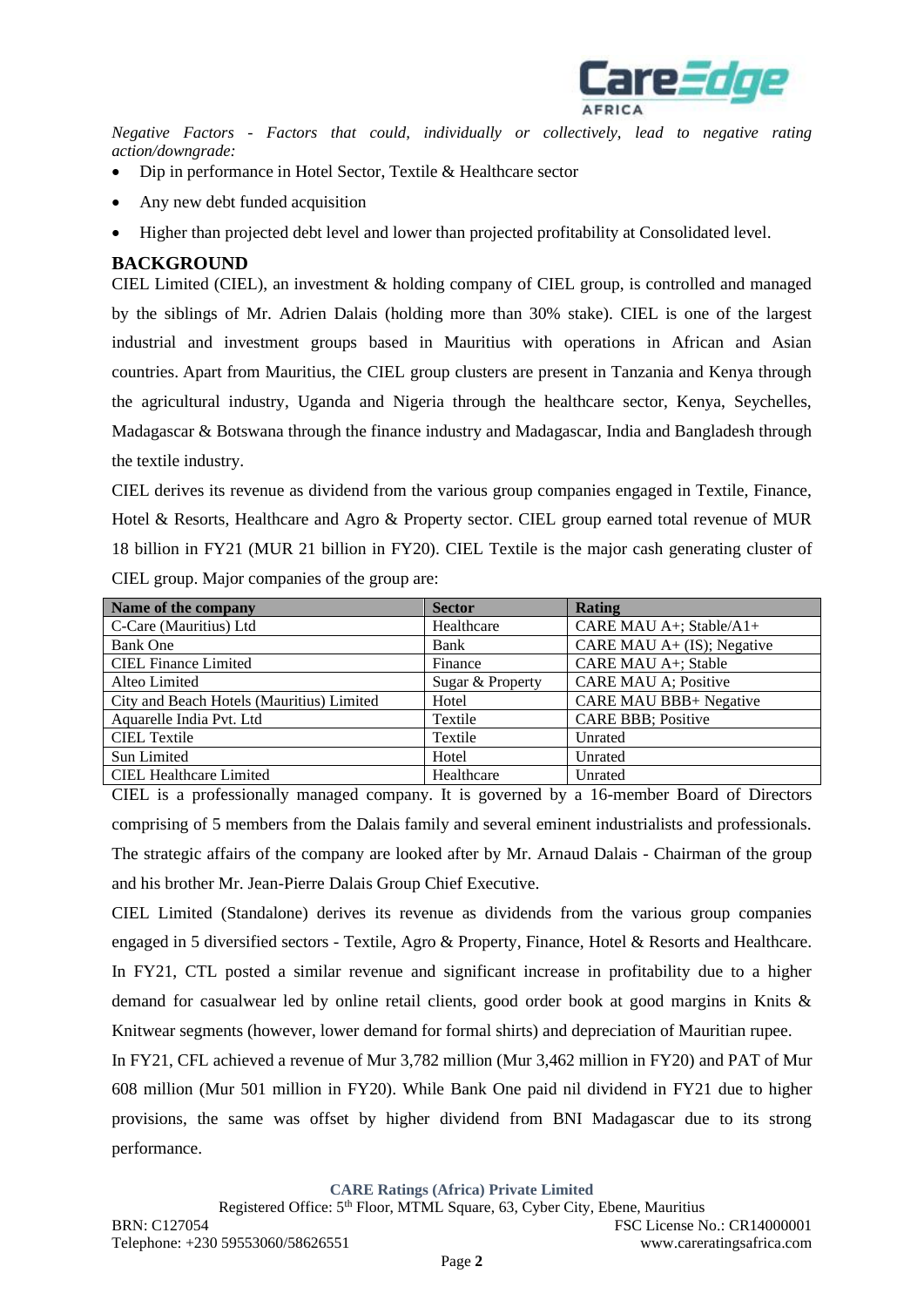

In FY21, CIEL Healthcare has posted a PAT of MUR 330 million (MUR 32 million in FY20) primarily due to better performance of C-CARE. C-Care (Mauritius) Limited has achieved a PAT of Mur 277 million in FY21 (Mur 42 million in FY20).

In FY21, Alteo posted a normalised PAT of MUR 1,864 million with the total turnover of MUR 9,549 million. Sugar sector of Alteo contributes to around 20% of the total revenue.

Sun was majorly impacted by the Covid-19 pandemic due to border closures resulting in no tourist arrivals during FY21. Sun secured marginal income of MUR 528 million during the financial year through quarantine and local market activities. Consequently, Sun posted a loss in FY21.

At a consolidated level, in FY21 CIEL posted a Normalised PAT of MUR 1,022 million (normalised loss of MUR 32 million in FY20) on a turnover of MUR 17.9 billion. CIEL Limited (Consolidated) derives majority of its PAT from textile, healthcare, property and finance cluster. Hotel cluster accounts for 50% of the total debt. Around 95% of the debt in textile is short-term working capital backed by inventory and receivables.

In H1FY22, CIEL's (Consolidated) revenue increased by 44.6% from MUR 9,147 million in H1FY21 to MUR 13,222 million due to significant improvement in the performance of Textile, Healthcare & Finance cluster with reasonable contribution from hotel cluster (due to re-opening of borders from October 2021).

Going forward, CARE Ratings (Africa) Private Limited expects reduction of debt at consolidated level by way of monetization of non-core/loss making assets.

### **Prospects**

The prospects of the company depend upon its ability to sustain profitability in textile, finance, agro and healthcare vertical & improve profitability in hotel and property vertical, reduction of debt at group level and consistent dividend pay-out by textile, healthcare, agro & property and finance verticals.

#### **Disclaimer**

CARE Ratings (Africa) Private Limited ("CRAF")'s ratings are opinions on the likelihood of timely payment of the obligations under the rated instrument and are not recommendations to sanction, renew, disburse or recall the concerned bank facilities or to buy, sell or hold any security. CRAF's ratings do not convey suitability or price for the investor. CRAF's ratings do not constitute an audit on the rated entity. CRAF has based its ratings/outlooks on information obtained from sources believed by it to be accurate and reliable. CRAF does not, however, guarantee the accuracy, adequacy or completeness of any information and is not responsible for any errors or omissions or for the results obtained from the use of such information. Most entities whose bank facilities/instruments are rated by CRAF have paid a credit rating fee, based on the amount and type of bank facilities/instruments. CRAF may also have other commercial transactions with the entity.

In case of partnership/proprietary concerns, the rating /outlook assigned by CRAF is, inter-alia, based on the capital deployed by the partners/proprietor and the financial strength of the firm at present. The rating/outlook may undergo change in case of withdrawal of capital or the unsecured loans brought in by the partners/proprietor in addition to the financial performance and other relevant factors. CRAF is not responsible for any errors and states that it has no financial liability whatsoever to the users of CRAF's rating.

CRAF's ratings do not factor in any rating related trigger clauses as per the terms of the facility/instrument, which may involve acceleration of payments in case of rating downgrades. However, if any such clauses are introduced and if triggered, the ratings may see volatility and sharp downgrades.